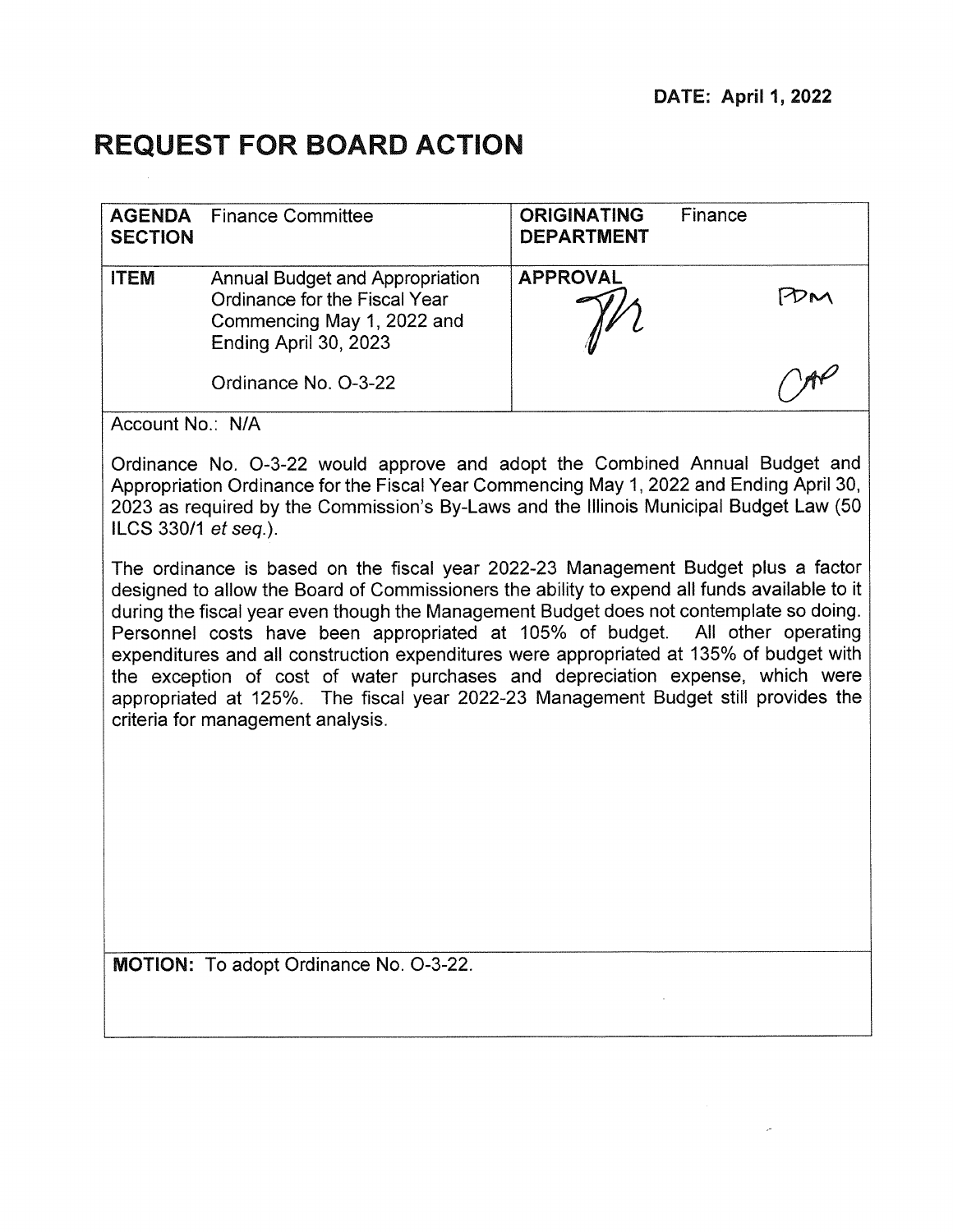### DuPAGE WATER COMMISSION

### ORDINANCE NO. 0-3-22

#### ANNUAL BUDGET AND APPROPRIATION ORDINANCE FOR THE FISCAL YEAR COMMENCING MAY 1, 2022 AND ENDING APRIL 30, 2023

BE IT ORDAINED by the Board of Commissioners of the DuPage Water Commission, Counties of DuPage, Cook, Will, and Kane Illinois, as follows:

SECTION ONE: That the following sums are authorized by law and the same are hereby appropriated for the Water Fund, the Revenue Bond Construction Fund, the Corporate Fund and the Arbitrage Rebate Fund of the DuPage Water Commission, for the objects and purposes hereinafter specified during the fiscal year commencing May 1, 2022 and ending April 30, 2023 and that the sums of money hereinafter set forth are deemed necessary to defray all necessary expenses and liabilities of the DuPage Water Commission for said period: Ordinance No. 0-3-22

DU PAGE WATER COMMISSION BUDGET AND APPROPRIATION ORDINANCE MAY 1 2022 TO APRIL 30, 2023 **BUDGET/** APPROPRIATION ACCT# ACCOUNT TITLE AMOUNT AMOUNT WATER FUND RESOURCES 01-511000 OPERATIONS & MAINTENANCE PAYMENTS 130,569,945 01-512000 FIXED COST PAYMENTS - 01-513000 SUBSEQUENT CUSTOMER RATE DIFFERENTIAL 01-514000 EMERGENCY WATER SERVICE 21**,**250 01-530000 SALES TAXES - 01-581000 INTEREST INCOME FROM INVESTMENTS 01-590000 OTHER INCOME<br>TOTAL WATER FUND REVENUES FOR THE MANUSCRIPE OF THE MOTOR CONTROL OF THE MANUSCRIPE OF THE MANUSCRIPE OF THE M<br>TOTAL WATER FUND REVENUES TOTAL WATER FUND REVENUES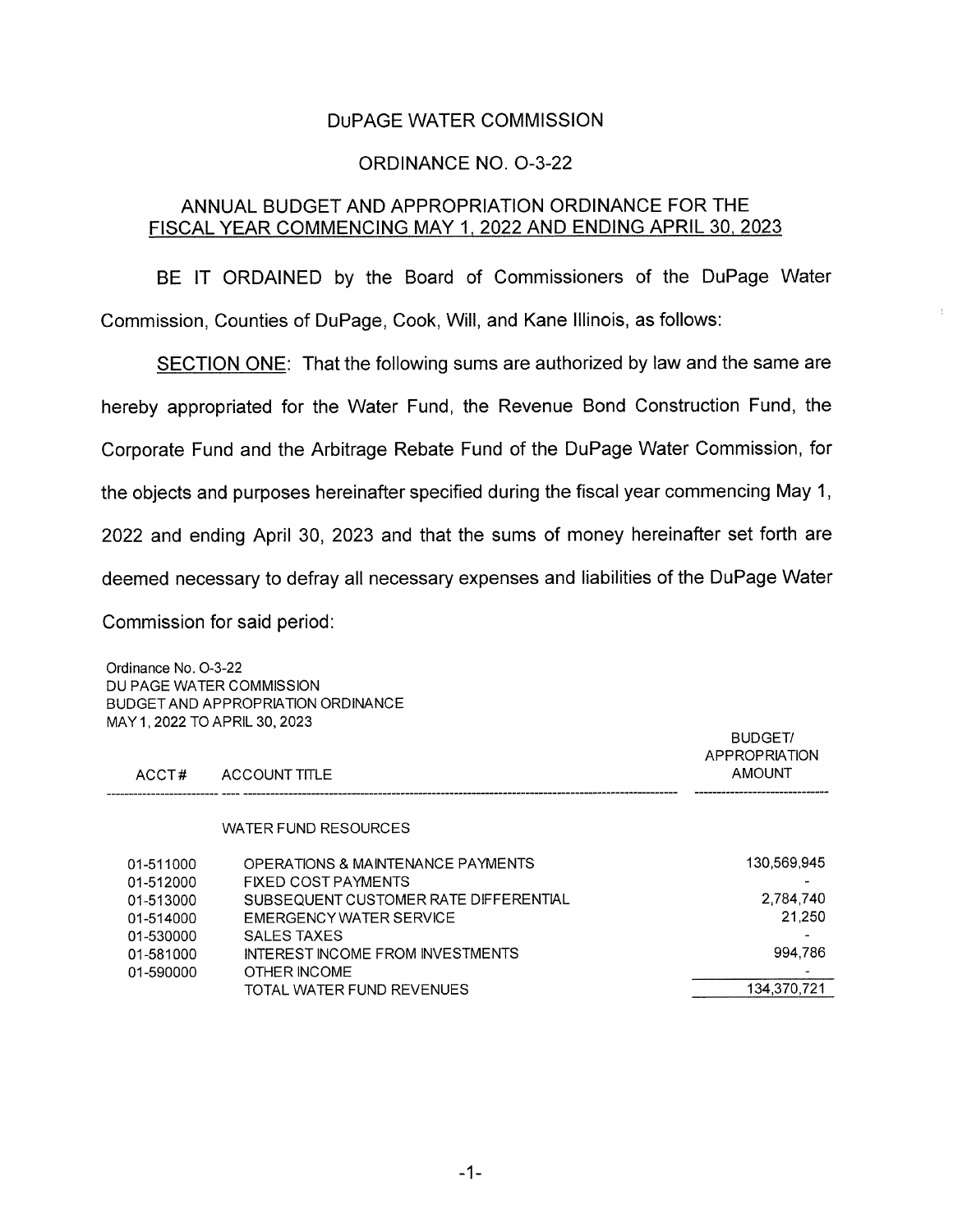#### WATER FUND EXPENDITURES

| 01-234000    | REVENUE BOND PRINCIPAL PAYMENTS                    | 0               |
|--------------|----------------------------------------------------|-----------------|
| 01-232200    | CAPITAL LEASE PRINCIPAL PAYMENTS                   | 0               |
| 01-60-611000 | SALARIES OF COMMISSION PERSONNEL                   | 4,539,675       |
| 01-60-612000 | PERSONNEL - PENSION, INSURANCE AND TAXES           | 1,721,805       |
| 01-60-613000 | PERSONNEL - TRAINING, DEVELOPMENT AND TRAVEL       | 199,920         |
| 01-60-619000 | OTHER PERSONNEL EXPENSES                           | 39,900          |
| 01-60-621000 | <b>WATER CONSERVATION</b>                          | 14,850          |
| 01-60-623000 | COST OF INVESTMENT FEES AND BANK CHARGES           | 183,600         |
| 01-60-625000 | LEGAL SERVICES AND NOTICES                         | 389,475         |
| 01-60-626000 | <b>AUDIT SERVICES</b>                              | 41,850          |
| 01-60-628000 | <b>CONSULTING SERVICES</b>                         | 432,270         |
| 01-60-629000 | CONTRACTUAL SERVICES                               | 1,141,722       |
| 01-60-640000 | <b>INSURANCE COVERAGES</b>                         | 1,215,405       |
| 01-60-651000 | OCCUPANCY COSTS                                    | 343,494         |
| 01-60-652000 | OFFICE SUPPLIES AND PUBLICATIONS                   | 45,294          |
| 01-60-653000 | PRINTING AND POSTAGE EXPENSES                      | 29,295          |
| 01-60-654000 | PROFESSIONAL DUES                                  | 28,222          |
| 01-60-655000 | COST OF REPAIRS AND MAINT. OF OFFICE EQUIPMENT     | 10,287          |
| 01-60-656000 | REPAIRS AND MAINTENANCE OF BUILDINGS               | 422,550         |
| 01-60-658000 | <b>COMPUTER SOFTWARE</b>                           | 54,270          |
| 01-60-659000 | SOFTWARE MAINTENANCE                               | 191,700         |
| 01-60-659100 | OTHER ADMINISTRATIVE EXPENSES                      | 15,255          |
| 01-60-661100 | <b>COST OF WATER PURCHASES</b>                     | 143,937,468     |
| 01-60-661200 | ELECTRIC UTILITY EXPENSES                          | 3,950,100       |
| 01-60-661300 | PURCHASE OF WATER CHEMICALS                        | 68,850          |
| 01-60-661400 | COST OF WATER TESTING                              | 79,650          |
| 01-60-662000 | PUMP STATION OPERATIONS                            | 1,334,637       |
| 01-60-663000 | COST OF REPAIRS AND MAINTENANCE OF PIPELINES       | 2,960,010       |
| 01-60-664000 | COST OF REPAIRS AND MAINT. OF VEHICLES & EQUIPMENT | 136,350         |
| 01-60-680000 | LAND AND RIGHT-OF-WAY ACQUISITION COSTS            | 20,858          |
| 01-60-685000 | COST OF FURNITURE & EQUIPMENT PURCHASES            | 369,225         |
| 01-60-686000 | COST OF MOTOR VEHICLES PURCHASES                   | 162,000         |
| 01-60-690000 | <b>DEPRECIATION EXPENSES</b>                       | 13,415,000      |
| 01-60-700000 | <b>COMMISSION CAPITAL PROJECTS</b>                 | 17,280,000      |
| 01-60-798000 | COST OF CAPITALIZED FIXED ASSETS                   | 0               |
| 01-60-799000 | <b>CONTINGENCY</b>                                 | 145,689,811     |
|              | TOTAL WATER FUND EXPENDITURES                      | 340,464,796     |
|              | WATER FUND REVENUE OVER (UNDER) EXPENDITURES       | (206, 094, 075) |
|              | ESTIMATED AVAILABLE WATER FUND BALANCES 05/01/2022 | 206,094,075     |
|              | AVAILABLE WATER FUND BALANCES 04/30/2023           | 0               |
|              | ESTIMATED AVAILABLE WATER FUND BALANCES            | 05/01/22        |
|              | Cash and Cash Equivalents                          | 37,844,643      |
|              | Investments                                        | 178,495,731     |
|              | Accounts Payable                                   | (10, 246, 299)  |
|              | TOTAL ESTIMATED AVAILABLE WATER FUND BALANCES      | 206,094,075     |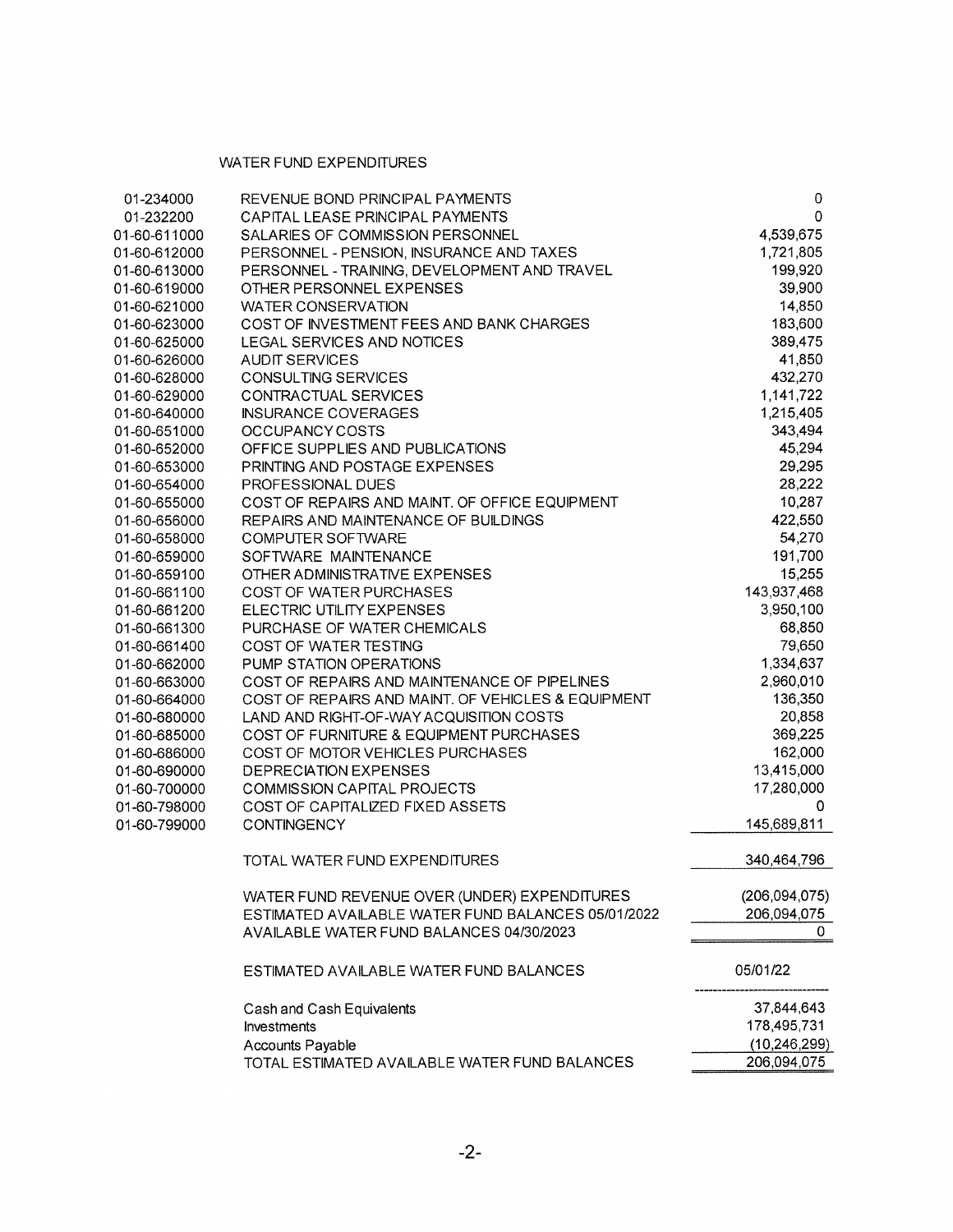SECTION TWO: This Ordinance shall be in full force and effect from and after its adoption.

SECTION THREE: This Ordinance shall be available for public inspection at the office of the DuPage Water Commission.

AYES: D. Bouckaert, J. Broda, J. Fennell, R. Gans, P. Gustin, J. Healy D. Novotny, J. Pruyn, D. Russo, P. Suess, J. Zay

NAYS: None

ABSENT: K. Rush, F. Saverino ADOPTED this  $2\ell$  day of  $\ell$  and  $\ell$ 

mes 2

ATTEST:

ra Mindall C erk

Board/Ordinances/2022/O-3-22.doc

(SEAL)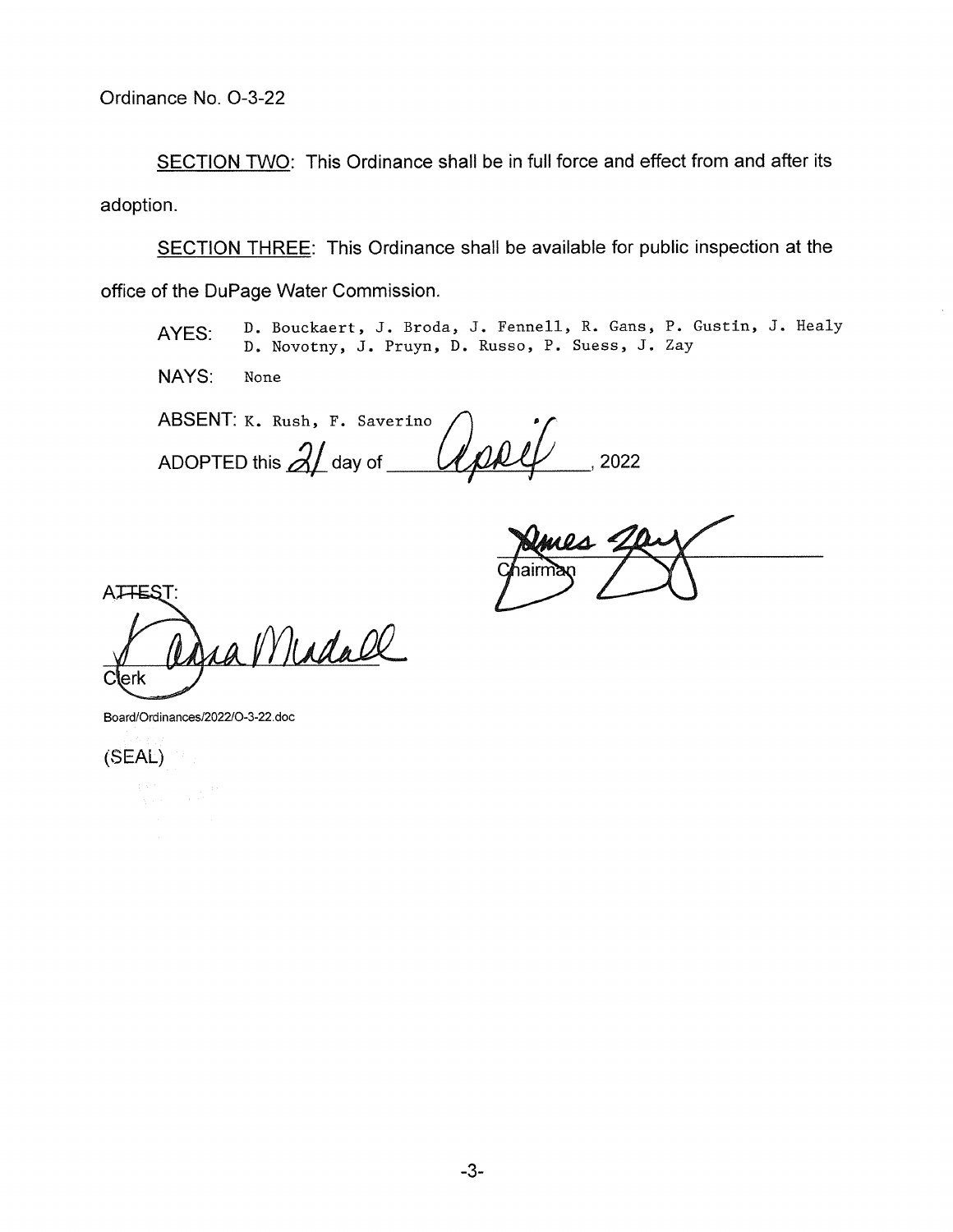STATE OF ILLINOIS )SS COUNTY OF COOK )

#### **CERTIFICATION**

I, the undersigned, do hereby certify that I am the duly qualified Clerk of the DuPage Water Commission, Counties of DuPage, Cook, Will, and Kane, Illinois, and as such Clerk, I am the keeper of the official journal of proceedings, books, records, minutes, and files of the DuPage Water Commission and of the Board of Commissioners thereof.

I do further certify that the attached is a full, true and complete copy of Ordinance No. 0-3-22: Annual Budget and Appropriation Ordinance for the Fiscal Year Commencing May 1, 2022 and Ending April 30, 2023.

IN WITNESS WHEREOF, I have hereunto affixed my official signature and the corporate seal of the DuPage Water Commission this  $\mathcal{A}^*$  day of  $\frac{2022}{2}$ 

a Middle

(SEAL) Danna-A Clerk